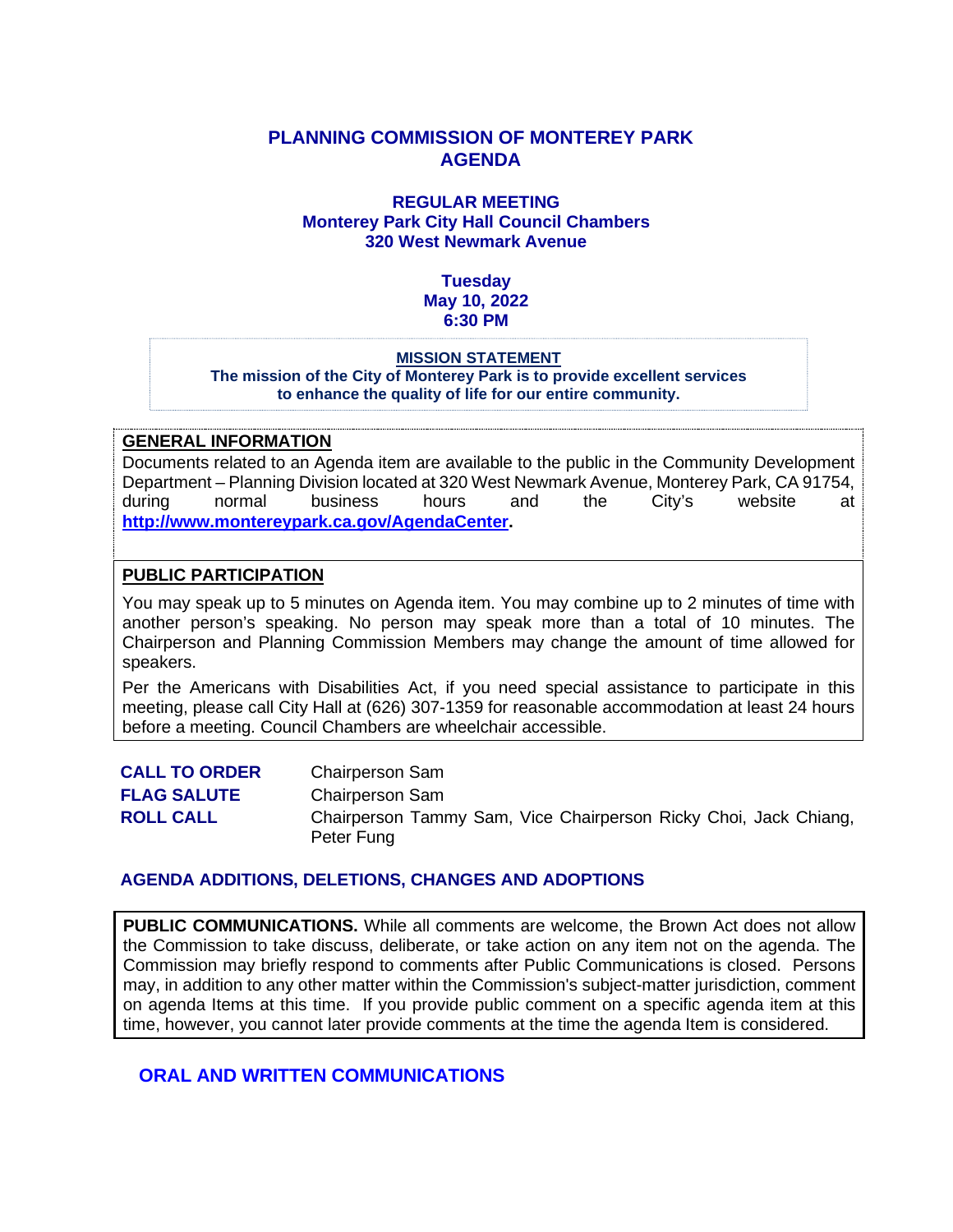- **[1.] PRESENTATIONS – None.**
- **[2.] CITY OF MONTEREY PARK- CONSENT CALENDAR – None.**
- **[3.] PUBLIC HEARING – None.**
- **[4.] OLD BUSINESS – None.**
- **[5.] NEW BUSINESS**
- **5-A. DISCUSSION OF PLANNING COMMISSION TRAINING OPPORTUNITIES**

It is recommended that the Planning Commission consider:

- (1) Providing staff with direction as to whether there is interest from the Planning Commission to attend trainings; and
- (2) Take such additional, related, action that may be desirable.

#### **5-B.** *GOING GREEN* **DRAFT WORK PROGRAM**

It is recommended that the Planning Commission consider:

- (1) Providing staff with feedback on the *Going Green* Draft Work Program; and
- (2) Take such additional, related, action that may be desirable.
- **[6.] COMMISSION COMMUNICATIONS**
- **[7.] FUTURE AGENDA ITEMS**

#### **ADJOURN**

Next regular scheduled meeting is on May 24, 2022.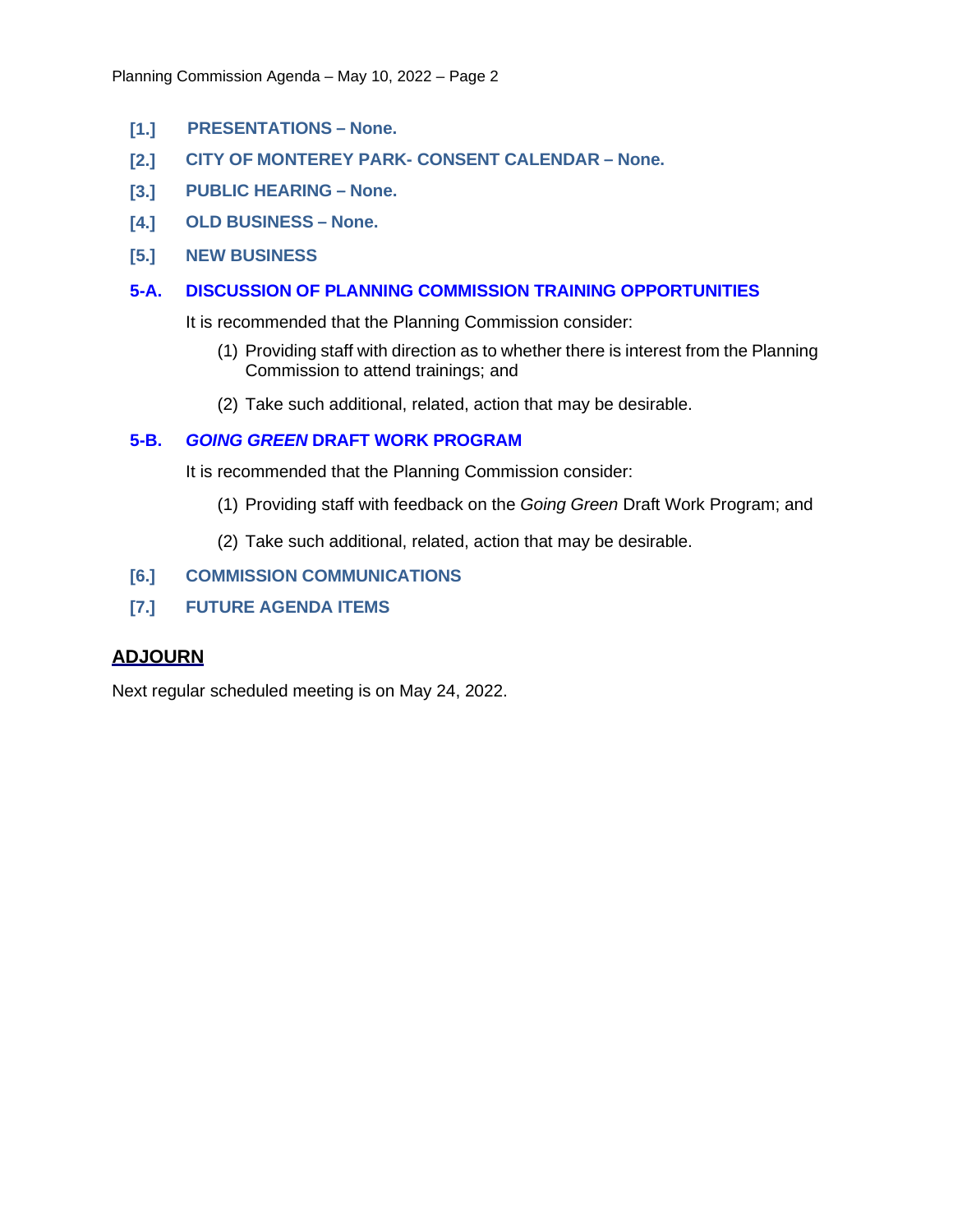

# **Planning Commission Staff Report**

# **DATE:** May 10, 2022 **AGENDA ITEM NO:** 5-A

**TO:** The Planning Commission

**FROM:** Steve Sizemore, Interim Director of Community Development Jessica Serrano, Planning Manager

**SUBJECT:** Discussion of Planning Commission Training Opportunities

# **RECOMMENDATION:**

It is recommended that the Planning Commission consider:

- 1. Providing staff with direction as to whether there is interest from the Planning Commission to attend trainings; and
- 2. Taking such additional, related, action that may be desirable.

# **BACKGROUND**

Throughout the year, there are several training opportunities that are offered for Planning Commissioners by various agencies, such as the League of California Cities, Institute for Local Government, American Planning Association, and Planetizen, among others. Most training opportunities are offered at a cost, and there are a few free trainings available.

The most comprehensive of these trainings is the *Planning Commissioners Academy* offered by the League of California Cities ("League Academy"). The League Academy is offered every year around March and is held at various locations throughout California. In the past few years, the League Academy was held in Sacramento, Long Beach, and San Ramon, except in 2021, the League Academy was held virtually due to the COVID-19 pandemic.

You can view prior League Academy sessions at the following link:

[https://www.calcities.org/education-and-events/event/2022/03/16/default](https://www.calcities.org/education-and-events/event/2022/03/16/default-calendar/planning-commissioners-academy)[calendar/planning-commissioners-academy](https://www.calcities.org/education-and-events/event/2022/03/16/default-calendar/planning-commissioners-academy)

In past years, funding has not been available to send the Planning Commission to the academy and other trainings. Staff is seeking input from the Planning Commission to see if there is interest in attending a session should funding become available.

# **FISCAL IMPACT**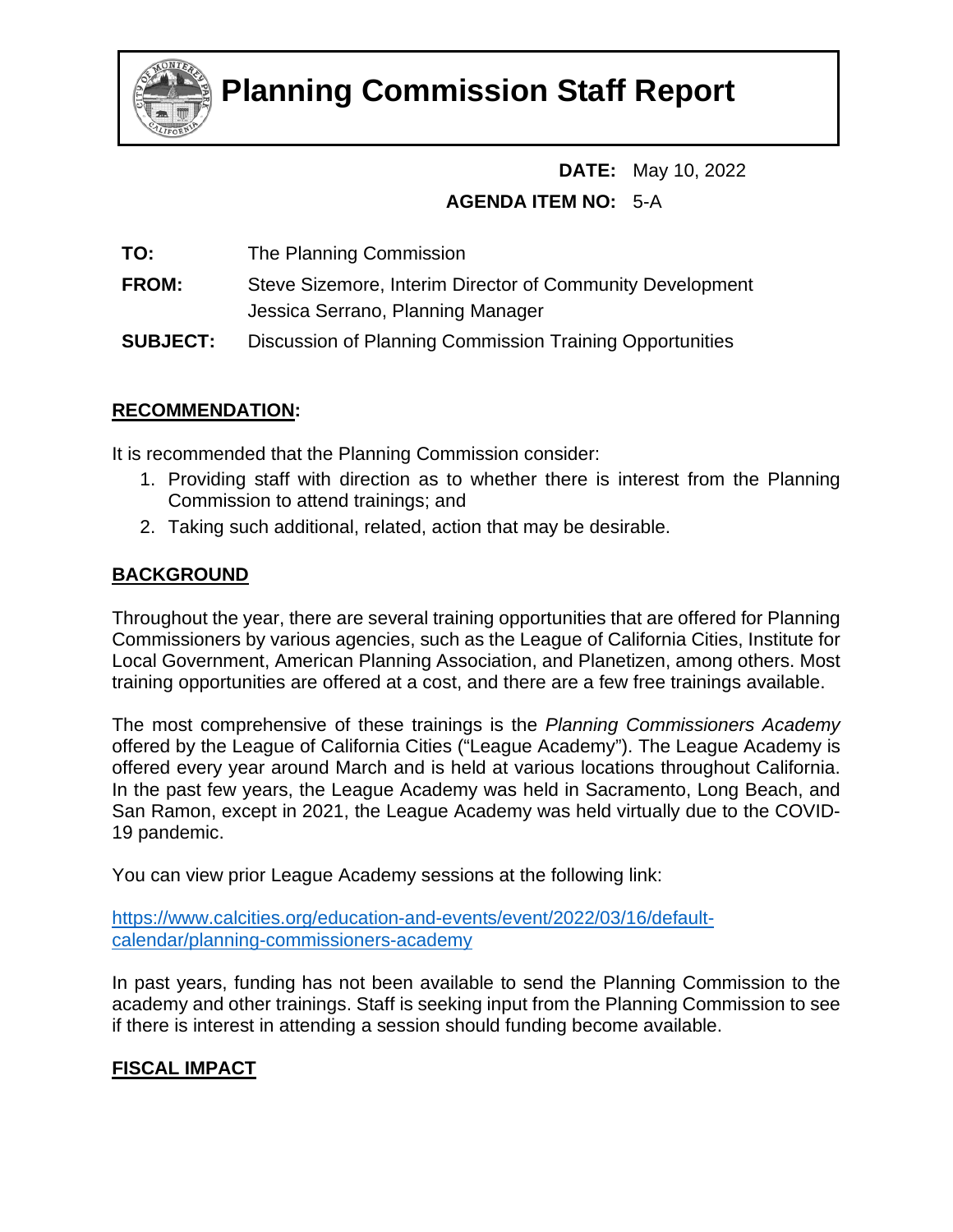Staff Report May 10, 2022 Page 2

Potential impact may include adding Planning Commission training to the Community Development budget for Fiscal Year 2022-2023, up to \$5,000.

Respectfully submitted and prepared by: Reviewed by:

more

Steve Sizemore, Interim Director of Community Development

Joaquin Vazquez Deputy City Attorney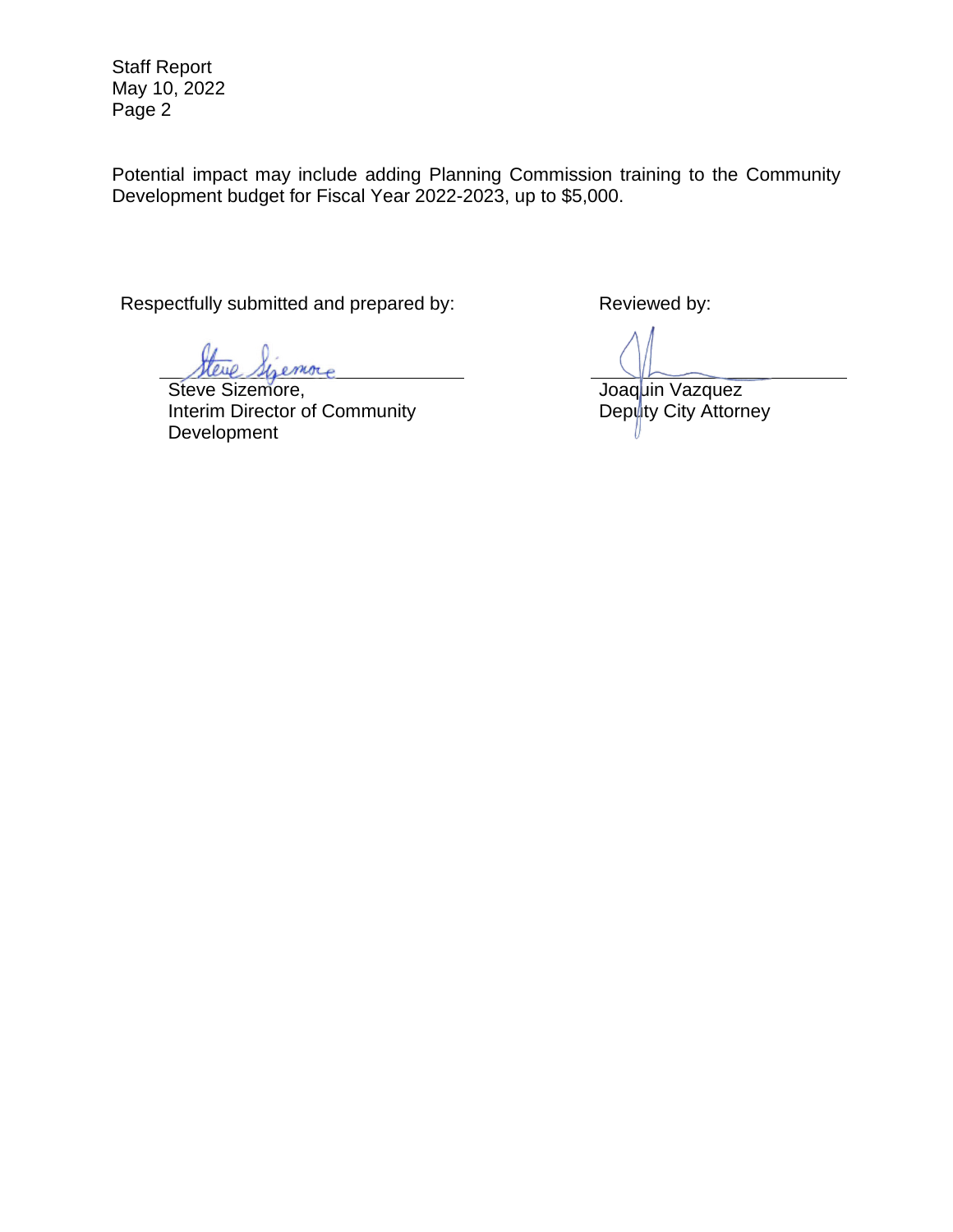

# **Planning Commission Staff Report**

# **DATE:** May 10, 2022 **AGENDA ITEM NO:** 5-B

**TO:** The Planning Commission

**FROM:** Steve Sizemore, Interim Director of Community Development Jessica Serrano, Planning Manager

**SUBJECT:** Discussion of *Going Green* Draft Work Program

# **RECOMMENDATION:**

It is recommended that the Planning Commission consider:

- 1. Providing staff with feedback on the *Going Green* Draft Work Program ("Draft Work Program"); and
- 2. Taking such additional, related, action that may be desirable.

# **BACKGROUND**

In 2021, the Monterey Park City Council identified "climate change" in a set of priorities to be accomplished during the 2021/2022 fiscal year. The City has already taken steps towards addressing climate change through various actions such as: the creation of the Environmental Commission in 2005, adoption of the *Climate Change Action Plan* in 2012, and most recently, adoption of revised *Housing* and *Safety Elements* and new *Environmental Justice Element* in 2022.

Staff prepared the Draft Work Program to create a roadmap for *Going Green*, an initiative which will address climate change mitigation and adaptation within the community. *Going Green* will seek to answer the following questions:

- How can the City of Monterey Park integrate all of its existing plans/actions into a comprehensive, understandable, and attainable process?
- How can this process help the City mitigate emissions and identify strategies allowing the community to adapt to the changes that already have and/or will occur?

The timeframe for *Going Green* will be May 2022 through July 2023. The Draft Work Program describes 5 phases, including:

- $\triangleright$  Phase I: Approval of Process and Initiation of Team Effort
- ▶ Phase 2: Develop and Implement a Community Outreach Campaign
- $\triangleright$  Phase 3: Report Back to City Council
- $\triangleright$  Phase 4: Issue Identification and Development of Policy Alternatives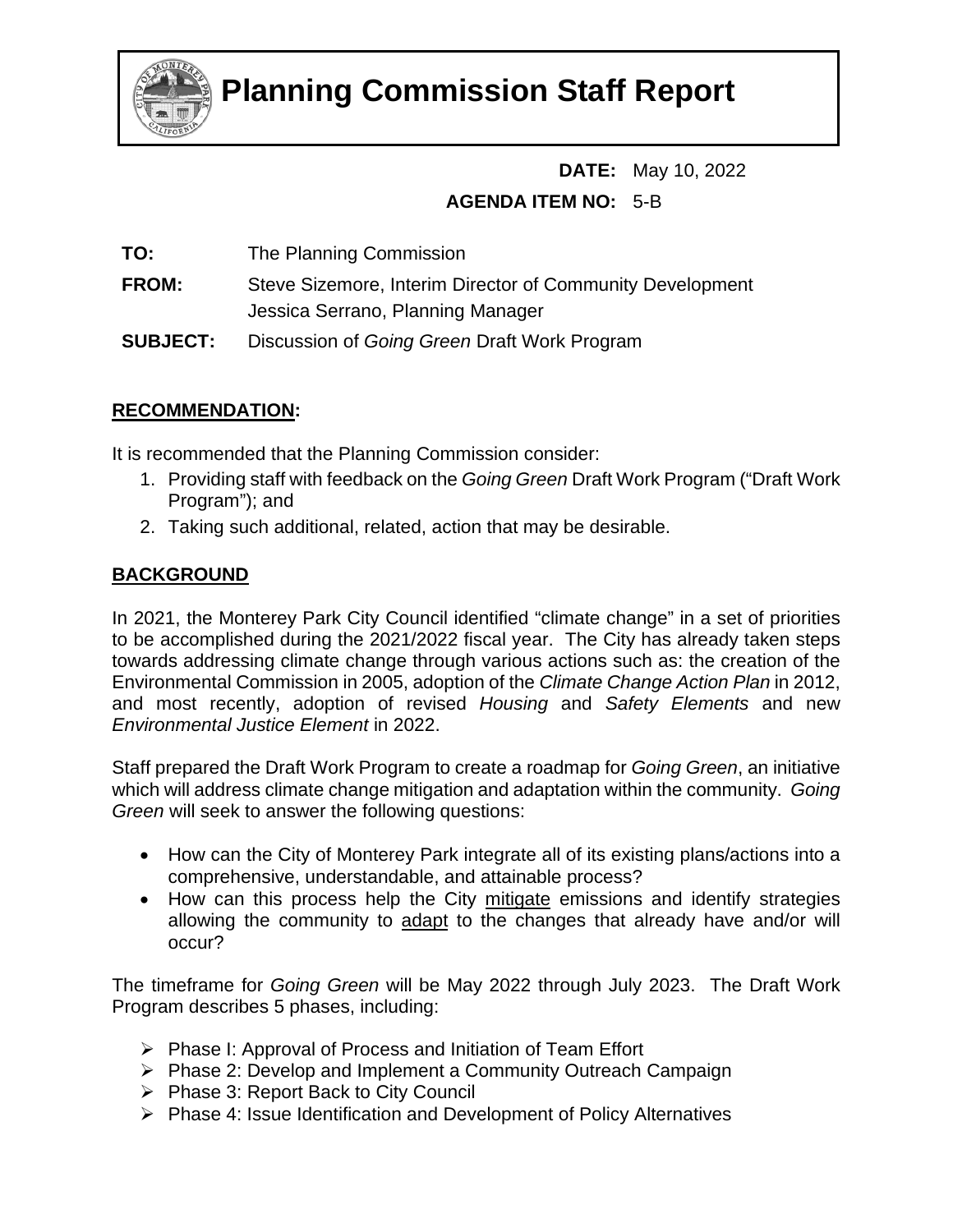Staff Report May 10, 2022 Page 2

 $\triangleright$  Phase 5: Approval and Implementation of Plan of Action

At the core of *Going Green* is community engagement and mobilization to address climate change, health, and sustainability issues. The final work product of *Going Green* will be a Plan of Action which identifies policies, programs, and actions that will represent the voice of the community and will help to mitigate and adapt to climate change.

Staff is requesting Planning Commission feedback on the *Going Green* Draft Work Program and Timeline contained in Attachments 1 and 2.

## **FISCAL IMPACT**

None, staff time and resources will be absorbed into the Department Budget. Additionally, the City was awarded \$310,000 in Local Early Action Planning (LEAP) Grant funding. This funding may be used to fund technical studies for that may be needed for Going Green.

Respectfully submitted and prepared by: Reviewed by:

more

Steve Sizemore, Interim Director of Community Development

Joaquin Vazquez Deputy City Attorney

## **ATTACHMENTS**

Attachment 1: *Going Green* Draft Work Program Attachment 2: *Going Green* Timeline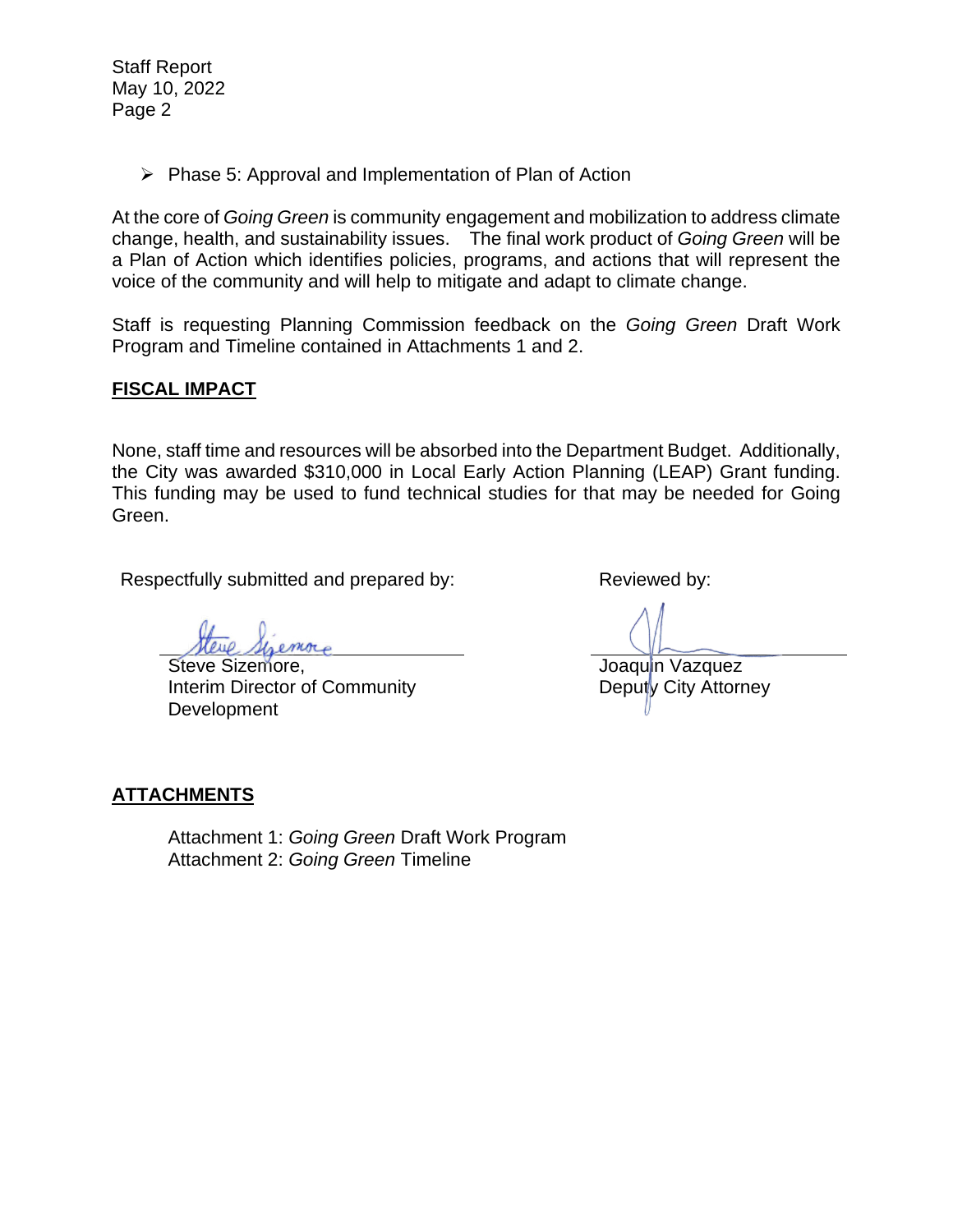# **ATTACHMENT 1**  *Going Green* Draft Work Program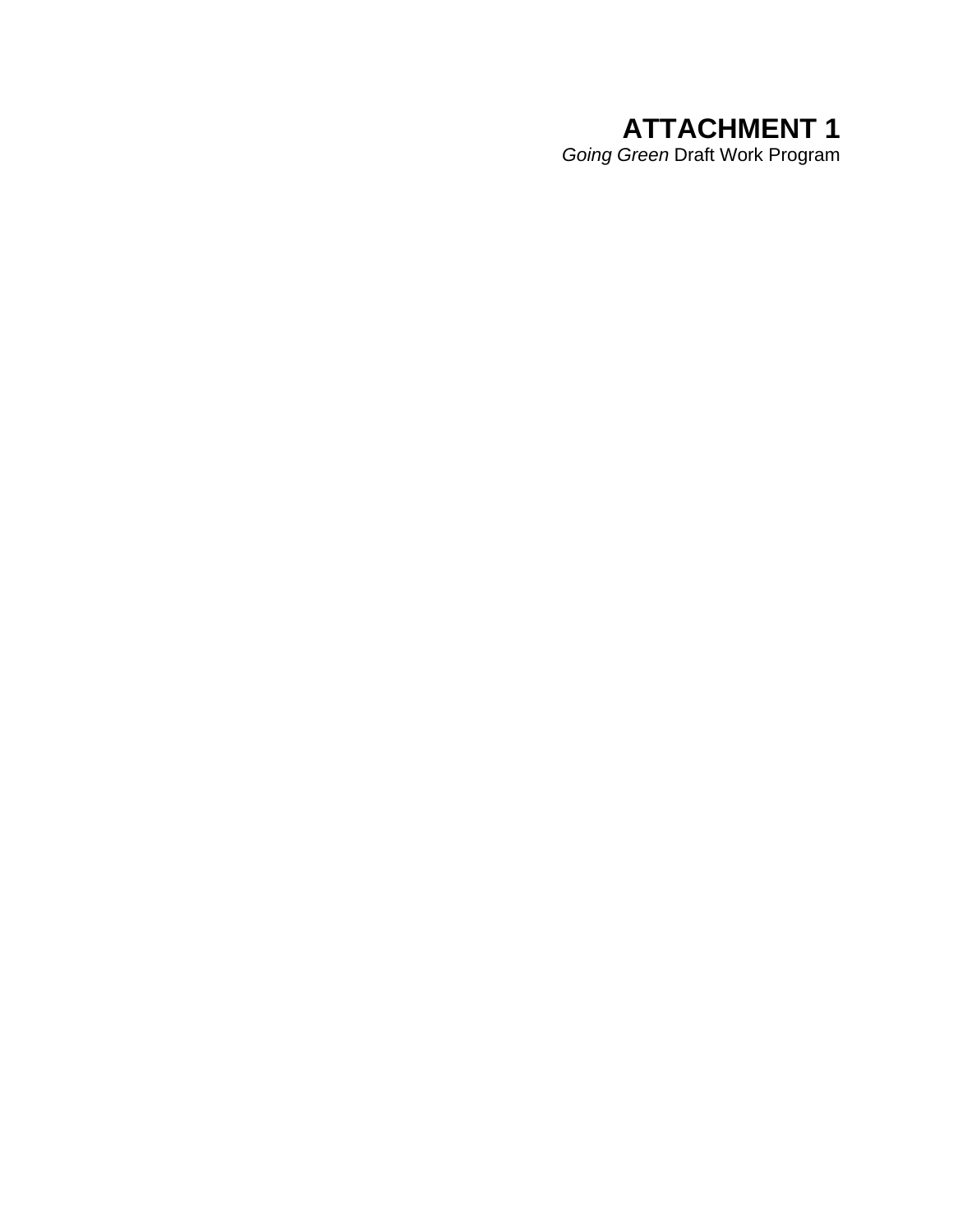

**`DRAFT WORK PROGRAM**

**Monterey Park** 

# *Going Green*

# **"A Community Wide Effort to Mitigate Climate Change"**

In 2021, the Monterey Park City Council identified a set of priorities to be accomplished during the 2021/2022 fiscal year. This outline has been prepared to help the City Council develop a process and provide direction to the Staff on one of those priorities, climate change.

For the city to adequately address climate change, and allocate appropriate resources towards achieving that goal, it is important to create a roadmap that is comprehensive, understandable, and attainable. The first step in this process is to really define what the Council and Community mean when they say, "climate change". The following is taken from the NASA Website:

*"Climate change is one of the most complex issues facing us today. It involves many dimensions – science, economics, society, politics and moral and ethical questions – and is a global problem, felt on local scales"*

According to NASA, responding to climate change involves a two-pronged approach:

- 1. Reducing emissions of and stabilizing the levels of heat-trapping greenhouse gases in the atmosphere **("mitigation")**.
- 2. Adapting to the climate change already in the pipeline **("adaptation")**.

Defining an issue is best done by looking at the basics or root of the issue. Even NASA acknowledges that climate change is complex. Tackling climate change on a global scale can be a daunting task. At the local level it can be time-consuming, tedious, and overly technical. The results are difficult to attain, and the community can lose interest. However, many everyday things members of a community do things that are beneficial in reducing climate change, not under a climate change or adaptation umbrella, but to increase their own efficiency.

Fortunately, Monterey Park has already taken a series of steps to address the climate change issue. These steps include: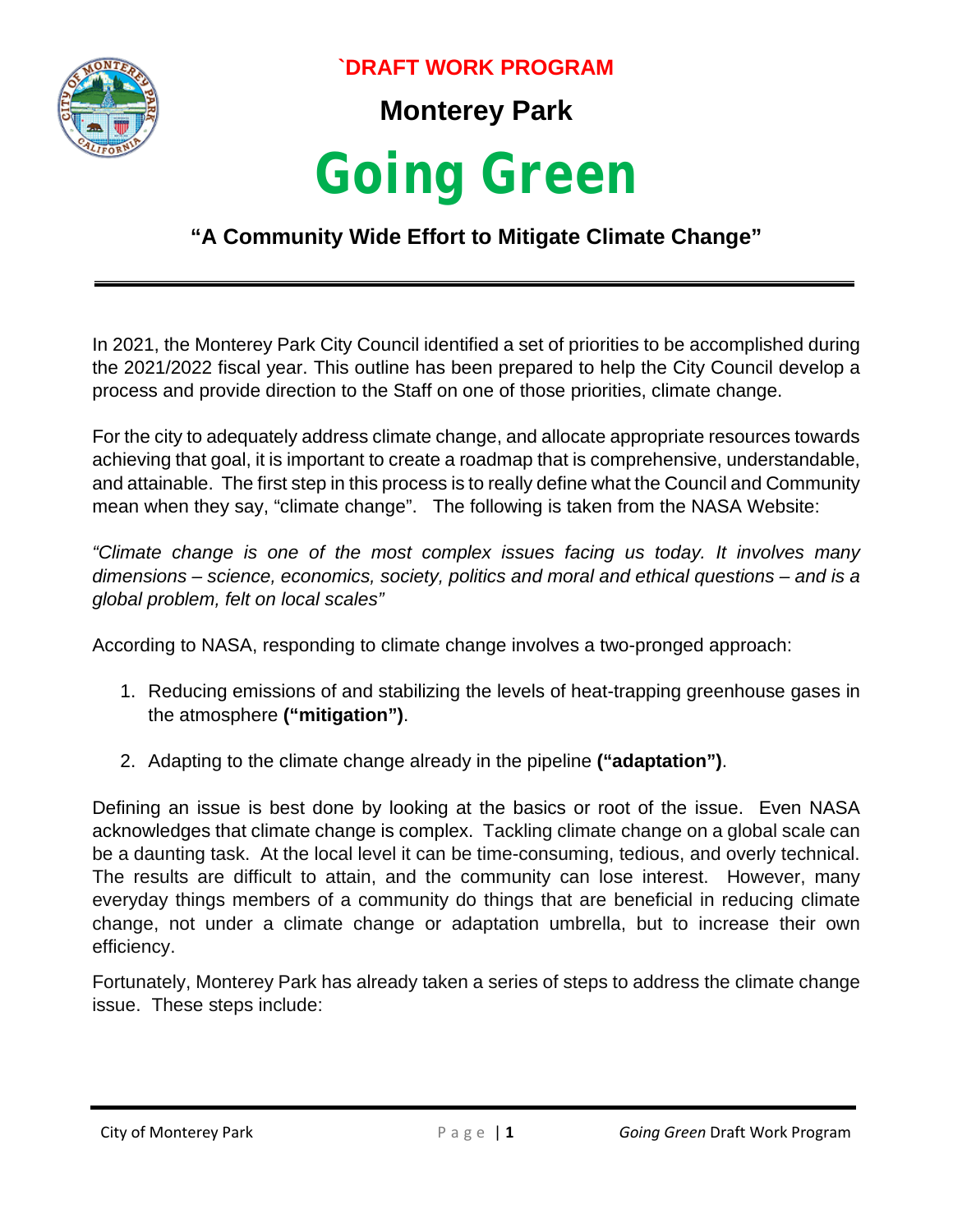- In **2005**, City Council initiates the creation of an Environmental Commission tasked with addressing issues related to water, energy, and waste conservation and to educate the public on these important issues.
- In **2008**, the City Council adopts a resolution supporting "Green Activities" to achieve environmental sustainability.
- In **2012**, the City Council adopts a Climate Change Action Plan to develop strategies and programs aimed at reducing Green House Gas Emissions.
- In **2014**, the City Council approves two new elements to its General Plan, a Healthy Communities Element, and a Sustainable Communities Element.
- In **2020**, the City Council adopts an Urban Water Management Plan that ensures adequate water supplies for existing and future needs.
- In **2022**, the City Council adopts a revised Safety Element and new Environmental Justice Element. Each of these elements include climate change policies and implementing actions. The Safety Element will identify risk and create policy and programs to prevent loss from occurring from future natural hazard events. The Environmental Justice Element will create policy/programs that lessens impacts for disadvantaged neighborhoods concerning pollution, access to food/housing, civic engagement, and physical activity.

# The question that needs to be asked is *How* **can we integrate all these plans/actions into a comprehensive, understandable, and attainable process? One that helps the City of Monterey Park mitigate emissions and at the same time identify strategies that allow the community to adapt to the changes that already have and/or will occur?**

One way to answer that is to look at what other Cities have done. Cities in California have generally, taken two approaches to address climate change. One is the creation of a Climate Action Plan, and the other is development of a Sustainability Plan. A Climate Action Plan lays out strategies that mitigate climate change and reduce greenhouse gas emissions. Sustainability Plans, on the other hand, are much broader in scope and address environmental, economic, and social considerations beyond those directly related to climate change. The goals and initiatives contained in a Climate Action Plan are typically only one component of a broader sustainability plan; however, climate mitigation strategies have multiple benefits in other areas of sustainability. Communities can incorporate the goals and initiatives related to climate mitigation into a sustainability plan.

Since Monterey Park has already adopted both documents, we need to review them, along with other similar documents, and determine if they are plans that sits on a desk or are they truly effective in mitigating Green House Gases. The goal will be to use a commonsense approach that allow us to take these documents out of the office and into the Community.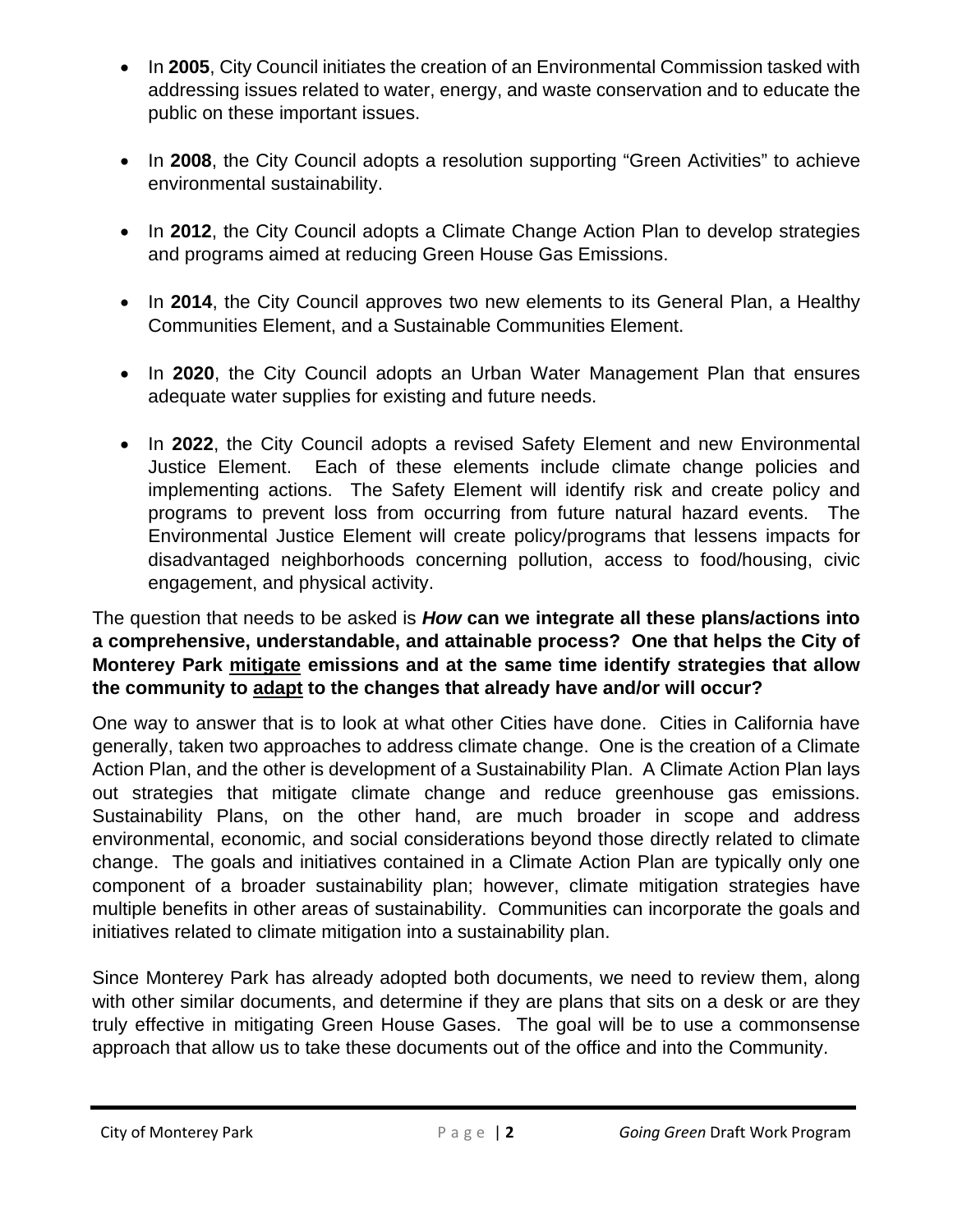A community that envisions a sustainable future, where the City and its community members, collaborate to reduce GHG emissions and while supporting the City's goals of enriching lives and fulfilling the cultural, economic, and educational ambitions of residents.

We all know the Community of Monterey Park is passionate about the environment and community members do many things to reduce negative impacts associated with Climate Change. If the City can harness the energy and passion of our residents and community leaders, then we will be able to define the issue and create solutions that are understandable and attainable.

We need to establish a process that identifies and analyzes potential programs and procedures that are understandable and relatable to the public, and when combined, will have a dramatic impact on the reduction of greenhouse gases.

The core concept of this process will be community engagement and mobilization of the community to address climate change, health, and sustainability issues and create a document that is usable and achievable.

The following outline and timelines are established to serve as a guide during the initial planning stages of this process:

# **Phase I – Approval of Process and Initiation of Team Effort**

The first task will be to take the Work Program to select Commissions (Environmental, Planning, Parks/Recreation, Traffic/Safety, Community Participation, Economic Development, Business Improvement District). The purpose will be to draft a Neighborhood based Community Outreach effort (Zoom meetings/Survey etc). The goal is to listen to the Community and see what they have to say. The results of the outreach will be presented to the City Council and once City Council direction is given; City staff will create an interdepartmental team (Go Green Team) made up of all City Departments that will be tasked with managing the process. The first task will be to review the effectiveness of the current goals and policies within the Climate Action Plan, Sustainable Community and Healthy Community Elements and determine if these plans are being utilized. In addition, the team will research state and federal law and look at best practices as they relate to climate change. The Go Green Team will review material, conduct interviews, hold workshops and meetings, and help develop policies that will assist the City Council in developing effective climate change strategies.

# *Time Frame: May – September 2022*

# **Phase 2 – Develop and implement a Community Outreach Campaign**

To help the define what climate change means to the Community its important to listen to what they have to say. The following will be part of an aggressive Outreach effort.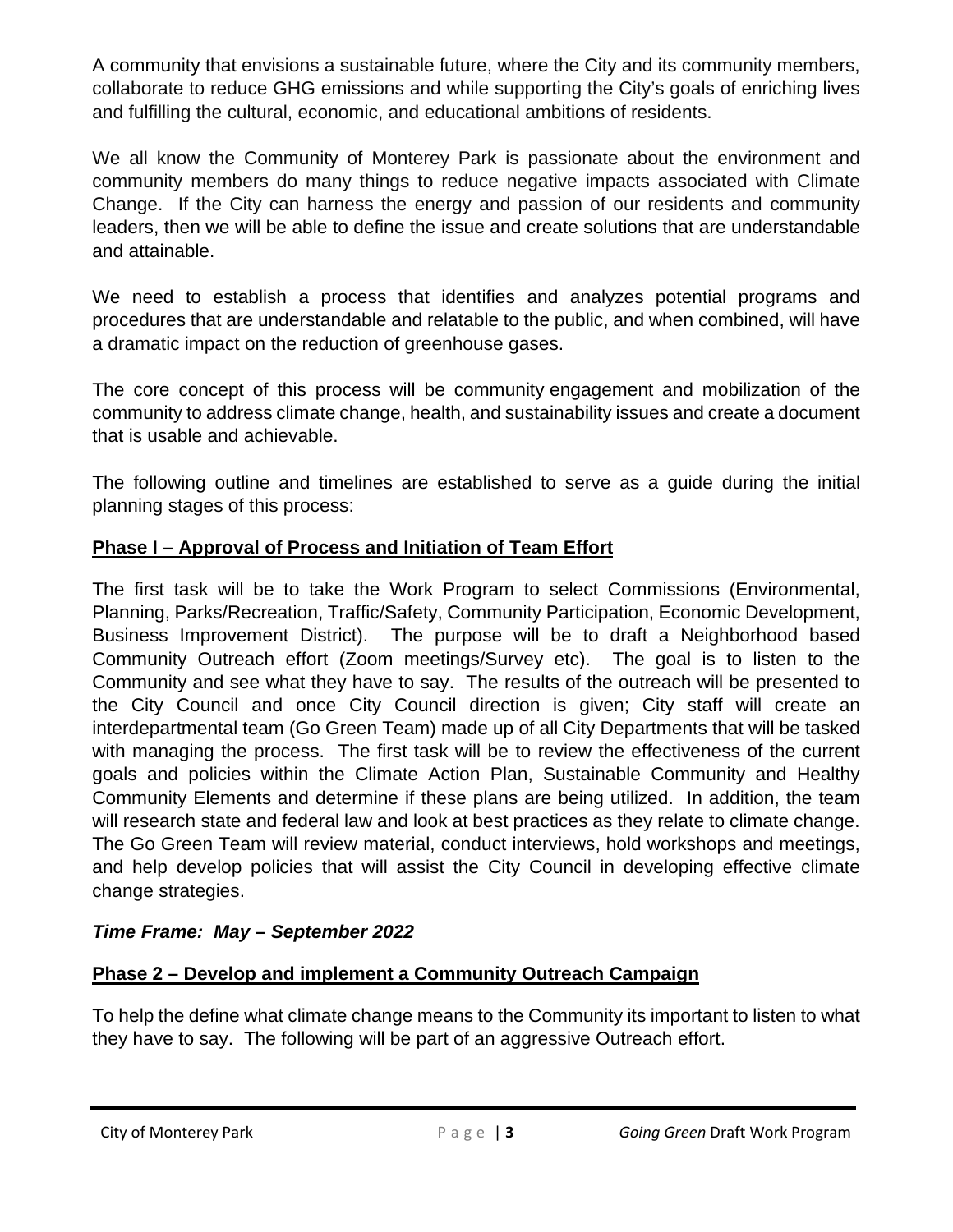## *Stakeholder Meetings*

Hold a series of Stakeholder meetings. Community Stakeholders will made up of residents, business and community leaders who have a strong interest in climate change and would provide valuable insights into proposed policies and programs. The stakeholder will provide helpful input on the content of the community workshops, online survey, and educational handouts.

## *City Commission Interviews*

Interview Commissioners on a one on one basis for feedback and suggestions in developing a broad based, supportable program to implement effective climate change strategies.

# *Community Workshop*

Hold a series of Community Workshops geared towards educating and mobilizing the Community on the importance of effective climate change strategies.

## *Online Community Survey*

Develop an online community survey using SurveyMonkey and will prepare a summary of the results.

# *Educational Handouts and Materials*

Prepare educational flyers that can be used as a handout at community events and popular City locations to inform residents about the climate change and tell them how to get involved.

## *City Website & Social Media Content*

Provide content for the City's website and social media channels to help promote community engagement efforts for the climate change efforts.

# *Time Frame: October 2022 – January 2023*

# **Phase 3 – Report back to City Council results of Tasks 1 and 2**

Review and discuss the status of the climate change study. Provide an overview of the Community outreach efforts, policy considerations and anticipated process and timelines. This is a critical step that will allow the City Council to comment and give direction to staff at the onset of the policy development phase.

## *Time Frame: February – March 2023*

## **Phase 4 – Issue Identification and Development of Policy Alternatives**

After receiving the Policy Direction Statement from the City Council, the Go Green Team will work with the respective Commissions and the Community in researching, developing, and analyzing potential policies/programs identified in the Policy Direction Statement that will define how Monterey Park addresses climate change.

## *Time Frame: April – May 2023*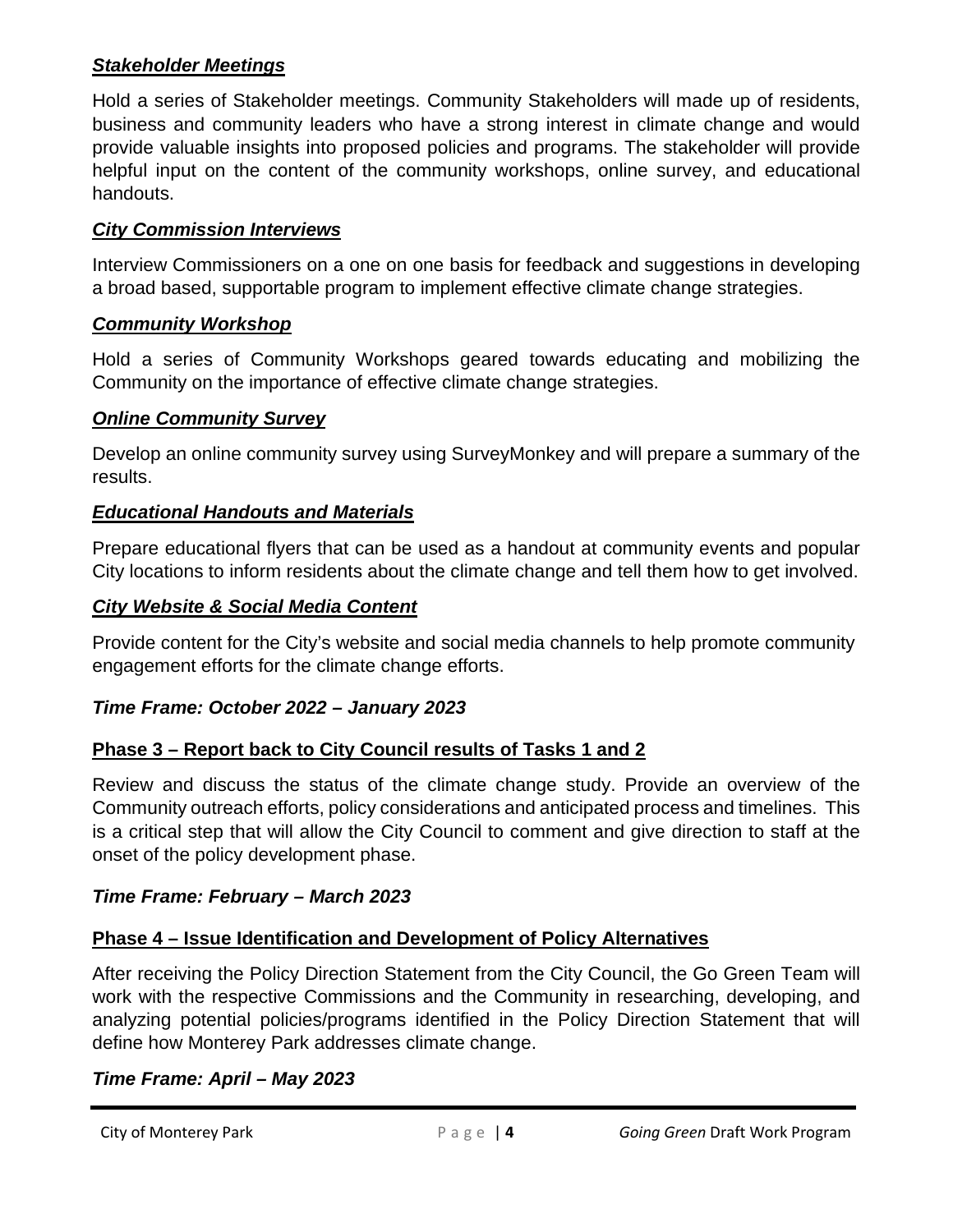# **Phase 5 – Approval/Implementation of a Preferred Plan of Action**

With input received from the Community, Commission's and City Council, the Go Green Team will draft a series of programs/policies/updates for City Council consideration that will achieve the City Councils goal of a creating a comprehensive, understandable, and achievable process and/or plan that excites the Community and mobilize them into action to help mitigate and adapt to the challenges imposed by climate change.

*Time Frame: – June – July 2023*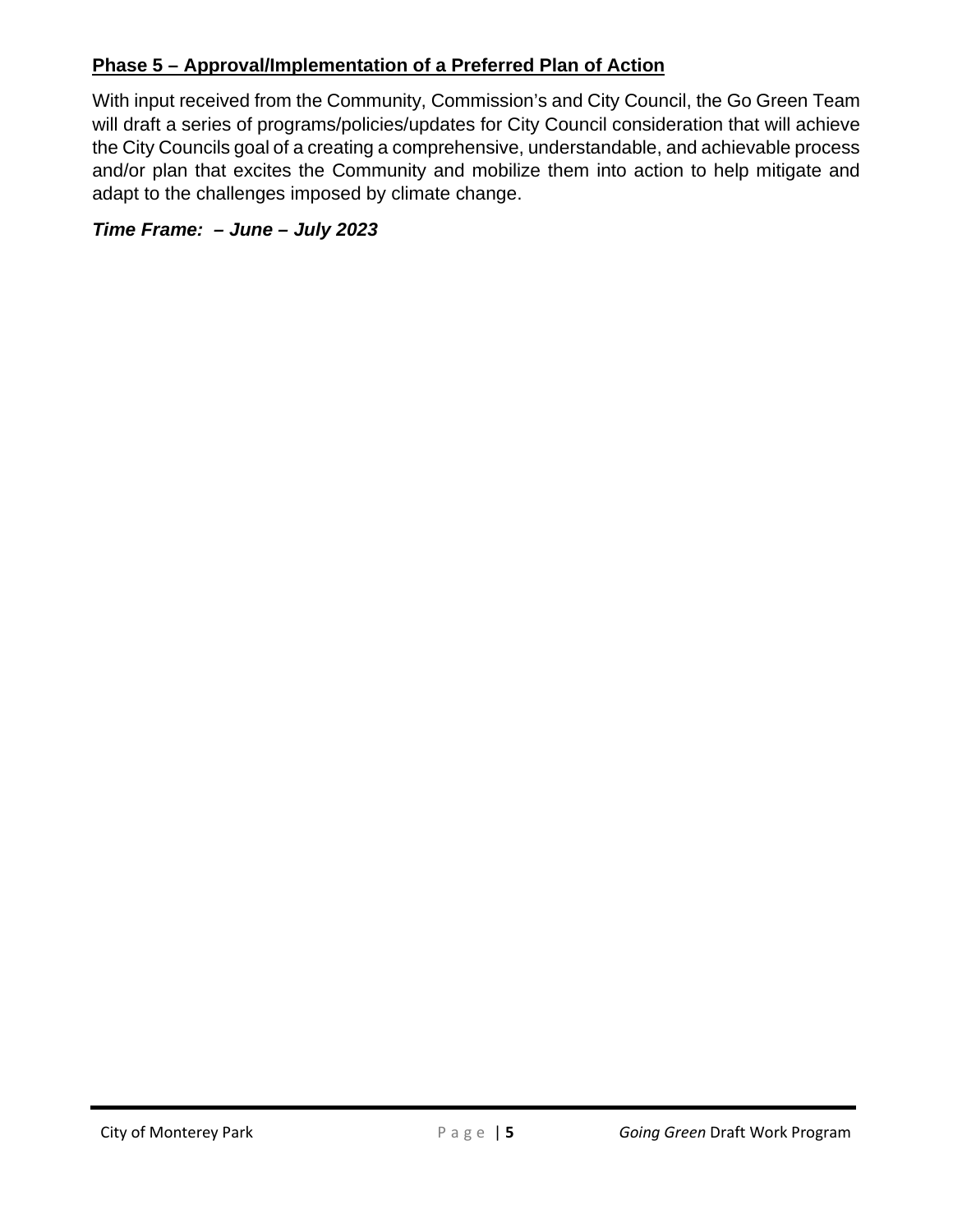# **ATTACHMENT 2** *Going Green* Timeline